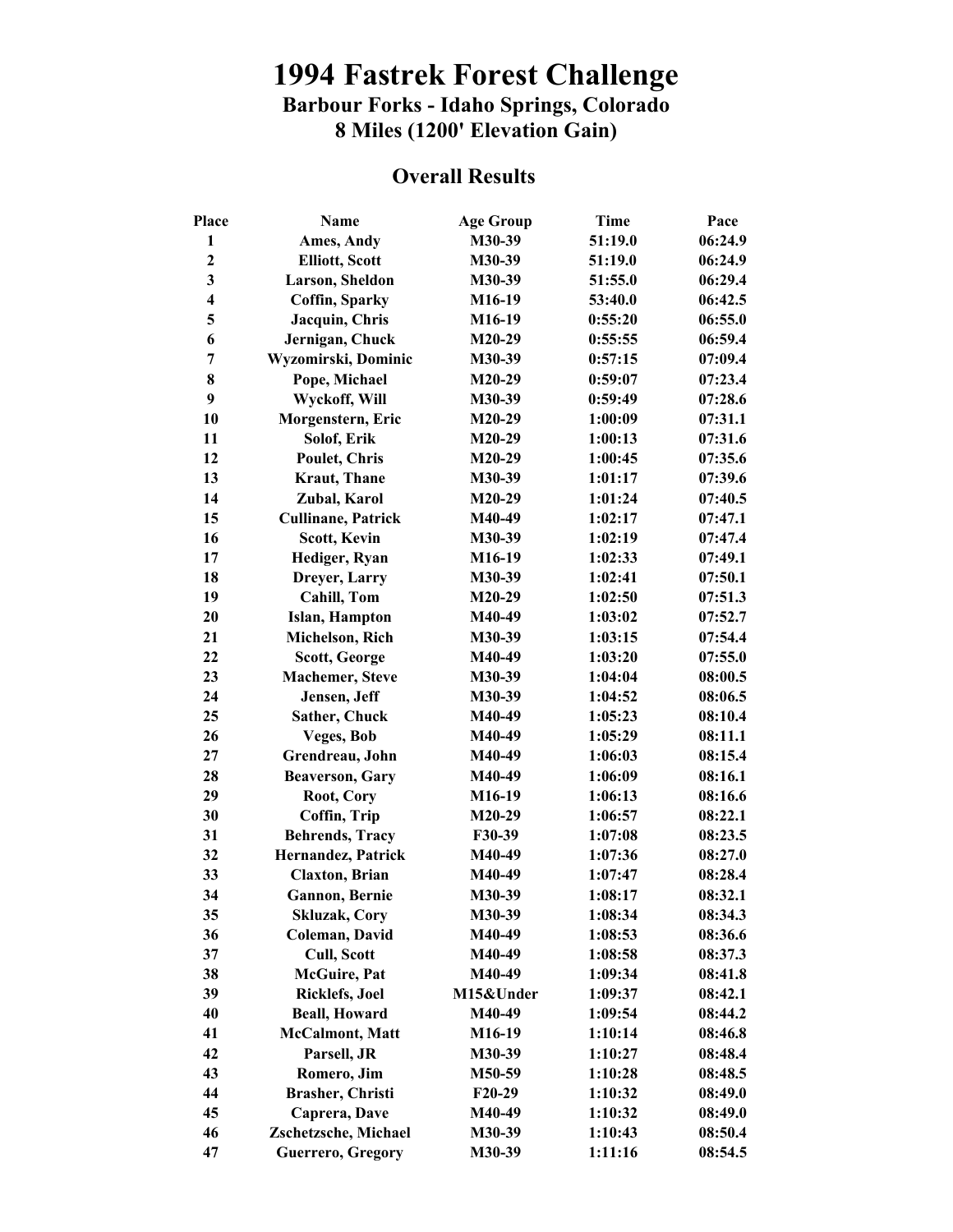| 48         | Dyba, Ruth                 | F30-39    | 1:11:23 | 08:55.4 |
|------------|----------------------------|-----------|---------|---------|
| 49         | <b>Basnett, Terry</b>      | M40-49    | 1:11:24 | 08:55.5 |
| 50         | <b>Mills, Mary Anne</b>    | F40-49    | 1:11:25 | 08:55.6 |
| 51         | Szymanski, Peter           | M30-39    | 1:12:01 | 09:00.1 |
| 52         | Dorais, Eric               | M16-19    | 1:12:04 | 09:00.5 |
| 53         | Kelly, Jerry               | M30-39    | 1:12:05 | 09:00.6 |
| 54         | Georges, Jean-Peirre       | M40-49    | 1:12:05 | 09:00.6 |
| 55         | Smith, Lee                 | M40-49    | 1:12:29 | 09:03.6 |
| 56         | Hatfield, Stephen          | M40-49    | 1:12:31 | 09:03.9 |
| 57         | <b>Wong, Corey</b>         | M30-39    | 1:12:50 | 09:06.3 |
| 58         | Menace, Dennis D.          | M30-39    | 1:12:50 | 09:06.3 |
| 59         | <b>Thompson, Christine</b> | F20-29    | 1:12:57 | 09:07.1 |
| 60         | <b>Conklin, Bob</b>        | $M20-29$  | 1:13:25 | 09:10.6 |
| 61         | Spencer, John              | M30-39    | 1:13:39 | 09:12.4 |
| 62         | Fledgamaker, Adam          | M30-39    | 1:13:44 | 09:13.0 |
| 63         | Catalano, Carlos           | M30-39    | 1:14:16 | 09:17.0 |
| 64         | Lemberg, Eckhart           | M60&Over  | 1:14:22 | 09:17.8 |
| 65         | Furman, Bob                | M40-49    | 1:14:28 | 09:18.5 |
| 66         | Helfrich, John             | M40-49    | 1:14:59 | 09:22.4 |
| 67         | <b>Briggs, Austin</b>      | M16-19    | 1:15:05 | 09:23.1 |
| 68         | Erikson, Todd              | M30-39    | 1:15:29 | 09:26.1 |
| 69         | Johnson, Jenny             | F16-19    | 1:15:46 | 09:28.3 |
| 70         | Darrell, Autumn            | F15&Under | 1:16:18 | 09:32.3 |
| 71         | Rybicka, Roger             | M40-49    | 1:16:21 | 09:32.6 |
| 72         | Perry, Ken                 | M40-49    | 1:17:23 | 09:40.4 |
| 73         | <b>Vincilette, Pete</b>    | M30-39    | 1:17:24 | 09:40.5 |
| 74         | Darrell, Alyssa            | F15&Under | 1:17:45 | 09:43.1 |
| 75         | <b>Brugh, Mark</b>         | M30-39    | 1:17:58 | 09:44.7 |
| 76         | Grotenhuis, Karl           | $M20-29$  | 1:18:03 | 09:45.4 |
| 77         | Hurst, Anne                | F16-19    | 1:18:04 | 09:45.5 |
| 78         | Wedul, Justan              | $M20-29$  | 1:18:44 | 09:50.5 |
| 79         | Jones, Erica               | F20-29    | 1:18:45 | 09:50.6 |
| 80         | Zane, Todd                 | M40-49    | 1:19:35 | 09:56.9 |
| 81         | <b>Travers, Jennifer</b>   | F30-39    | 1:19:35 | 09:56.9 |
| 82         | Michow, Linda              | F30-39    | 1:19:58 | 09:59.8 |
| 83         | Pollock, Ralph             | M50-59    | 1:20:15 | 10:01.9 |
| 84         | Porter, JC                 | M15&Under | 1:20:28 | 10:03.5 |
| 85         | Barber, Tara               | F20-29    | 1:20:56 | 10:07.0 |
| 86         | <b>Gilbert, Mindy</b>      | F16-19    | 1:20:57 | 10:07.1 |
| 87         | Napp, Thomas               | M30-39    | 1:21:41 | 10:12.6 |
| 88         | <b>Bollman, Marianne</b>   | $F20-29$  | 1:21:59 | 10:14.9 |
| 89         | Riemer, Marti              | $F20-29$  | 1:22:00 | 10:15.0 |
| 90         | Le Van, Guy                | M30-39    | 1:22:25 | 10:18.1 |
| 91         | Kobrine, Steven            | $M20-29$  | 1:22:46 | 10:20.8 |
| 92         | Hediger, Rebecca           | F16-19    | 1:23:43 | 10:27.9 |
| 93         | Komuro, Lisa               | F15&Under | 1:23:45 | 10:28.1 |
| 94         | Paige, Lisa                | F30-39    | 1:24:28 | 10:33.5 |
| 95         | Moyle, Bill                | M50-59    | 1:24:57 | 10:37.1 |
| 96         | Kirshbaum, Fred            | M30-39    | 1:25:38 | 10:42.3 |
| 97         | <b>Cooney</b> , Sue        | F30-39    | 1:25:39 | 10:42.4 |
| 98         | Eckert, Heidi              | $F20-29$  | 1:25:55 | 10:44.4 |
| 99         | Fell, Mark                 | M40-49    | 1:26:02 | 10:45.3 |
| <b>100</b> | Gardner, Chris             | F30-39    | 1:26:23 | 10:47.9 |
| 101        | Morris, Guy                | M30-39    | 1:26:51 | 10:51.4 |
| 102        | Gilbert, Mary              | F40-49    | 1:26:52 | 10:51.5 |
| 103        | Malara, Brandon            | M16-19    | 1:27:35 | 10:56.9 |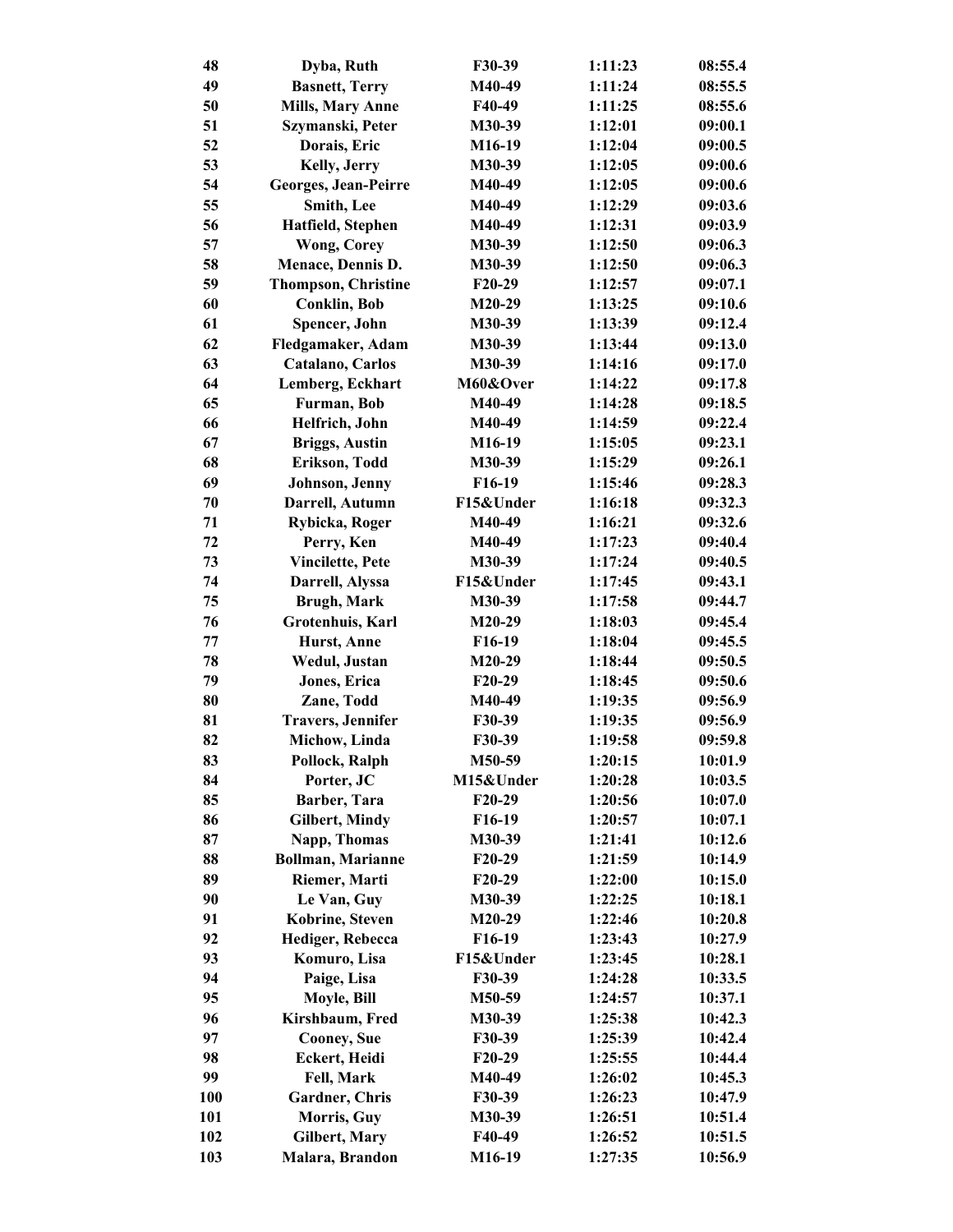| 104 | <b>Politzer</b> , Tom   | M30-39    | 1:28:30 | 11:03.8 |
|-----|-------------------------|-----------|---------|---------|
| 105 | <b>Adams, Roseann</b>   | F30-39    | 1:28:40 | 11:05.0 |
| 106 | Politzer, Joni          | F30-39    | 1:29:11 | 11:08.9 |
| 107 | Mills, John             | M40-49    | 1:29:52 | 11:14.0 |
| 108 | Dalpes, Maggie          | F15&Under | 1:30:03 | 11:15.4 |
| 109 | Werner, Jake            | M40-49    | 1:30:05 | 11:15.6 |
| 110 | Mouchet, Chantal        | F20-29    | 1:30:28 | 11:18.5 |
| 111 | Johnston, Julie         | $F20-29$  | 1:31:02 | 11:22.7 |
| 112 | <b>Todd</b> , Janet     | F30-39    | 1:32:24 | 11:33.0 |
| 113 | <b>Campbell</b> , Lee   | M50-59    | 1:33:13 | 11:39.1 |
| 114 | Johnson, Connie         | F40-49    | 1:33:18 | 11:39.8 |
| 115 | <b>Braun</b> , Tom      | M40-49    | 1:33:25 | 11:40.6 |
| 116 | <b>McDermott, Steve</b> | M40-49    | 1:33:40 | 11:42.5 |
| 117 | <b>Skeen, Matt</b>      | M16-19    | 1:33:41 | 11:42.6 |
| 118 | Johnson, Beth           | F40-49    | 1:34:55 | 11:51.9 |
| 119 | Davey, Susan            | F30-39    | 1:35:01 | 11:52.6 |
| 120 | Pratt, Michael          | M40-49    | 1:35:15 | 11:54.4 |
| 121 | Green, George           | M40-49    | 1:35:22 | 11:55.3 |
| 122 | Kruger, Sara            | F15&Under | 1:35:34 | 11:56.8 |
| 123 | Dickerson, Maria        | F16-19    | 1:35:53 | 11:59.1 |
| 124 | <b>Burns, Carrie</b>    | F15&Under | 1:35:53 | 11:59.1 |
| 125 | <b>Stolze</b> , Lise    | F30-39    | 1:36:05 | 12:00.6 |
| 126 | <b>Mattson, Karin</b>   | F40-49    | 1:36:22 | 12:02.8 |
| 127 | Garber, Kate            | F30-39    | 1:36:56 | 12:07.0 |
| 128 | <b>Bristow</b> , Paul   | M40-49    | 1:37:47 | 12:13.4 |
| 129 | Harris, Marilyn         | F40-49    | 1:37:59 | 12:14.9 |
| 130 | <b>Wilkins, Rebecca</b> | F30-39    | 1:41:30 | 12:41.3 |
| 131 | Morse, Richard          | M40-49    | 1:42:01 | 12:45.1 |
| 132 | Hargrave, Eileen        | F30-39    | 1:43:45 | 12:58.1 |
| 133 | Lindgren, Michael       | M16-19    | 1:44:13 | 13:01.6 |
| 134 | Halsey, Margaret        | F40-49    | 1:45:17 | 13:09.6 |
| 135 | Kenny, Pat              | M30-39    | 1:53:18 | 14:09.7 |
| 136 | Morse, Janice           | F40-49    | 1:55:47 | 14:28.4 |
| 137 | Gremse, Sheila          | F40-49    | 2:00:16 | 15:02.0 |
| 138 | <b>Myers, Matt</b>      | $M20-29$  | 2:07:41 | 15:57.6 |
| 139 | Ruth, Katie             | F20-29    | 2:31:26 | 18:55.7 |
| 140 | Ruth, Kelly             | F30-39    | 2:31:27 | 18:55.9 |

## **Results By Age Group**

| <b>Place</b>            | <b>Overall</b> | Name                 | Age Group           | Time    | Pace    |
|-------------------------|----------------|----------------------|---------------------|---------|---------|
|                         |                |                      | Female 15 & Under   |         |         |
| 1                       | 70             | Darrell, Autumn      | F15&Under           | 1:16:18 | 09:32.3 |
| $\mathbf{2}$            | 74             | Darrell, Alyssa      | F15&Under           | 1:17:45 | 09:43.1 |
| 3                       | 93             | Komuro, Lisa         | F15&Under           | 1:23:45 | 10:28.1 |
| $\overline{\mathbf{4}}$ | 108            | Dalpes, Maggie       | F15&Under           | 1:30:03 | 11:15.4 |
| 5                       | 122            | Kruger, Sara         | F15&Under           | 1:35:34 | 11:56.8 |
| 6                       | 124            | <b>Burns, Carrie</b> | F15&Under           | 1:35:53 | 11:59.1 |
|                         |                |                      | Female 16-19        |         |         |
| 1                       | 69             | Johnson, Jenny       | F <sub>16</sub> -19 | 1:15:46 | 09:28.3 |
| $\mathbf{2}$            | 77             | Hurst, Anne          | F <sub>16</sub> -19 | 1:18:04 | 09:45.5 |
| 3                       | 86             | Gilbert, Mindy       | F <sub>16</sub> -19 | 1:20:57 | 10:07.1 |
| $\overline{\mathbf{4}}$ | 92             | Hediger, Rebecca     | F <sub>16</sub> -19 | 1:23:43 | 10:27.9 |
| 5                       | 123            | Dickerson, Maria     | F <sub>16</sub> -19 | 1:35:53 | 11:59.1 |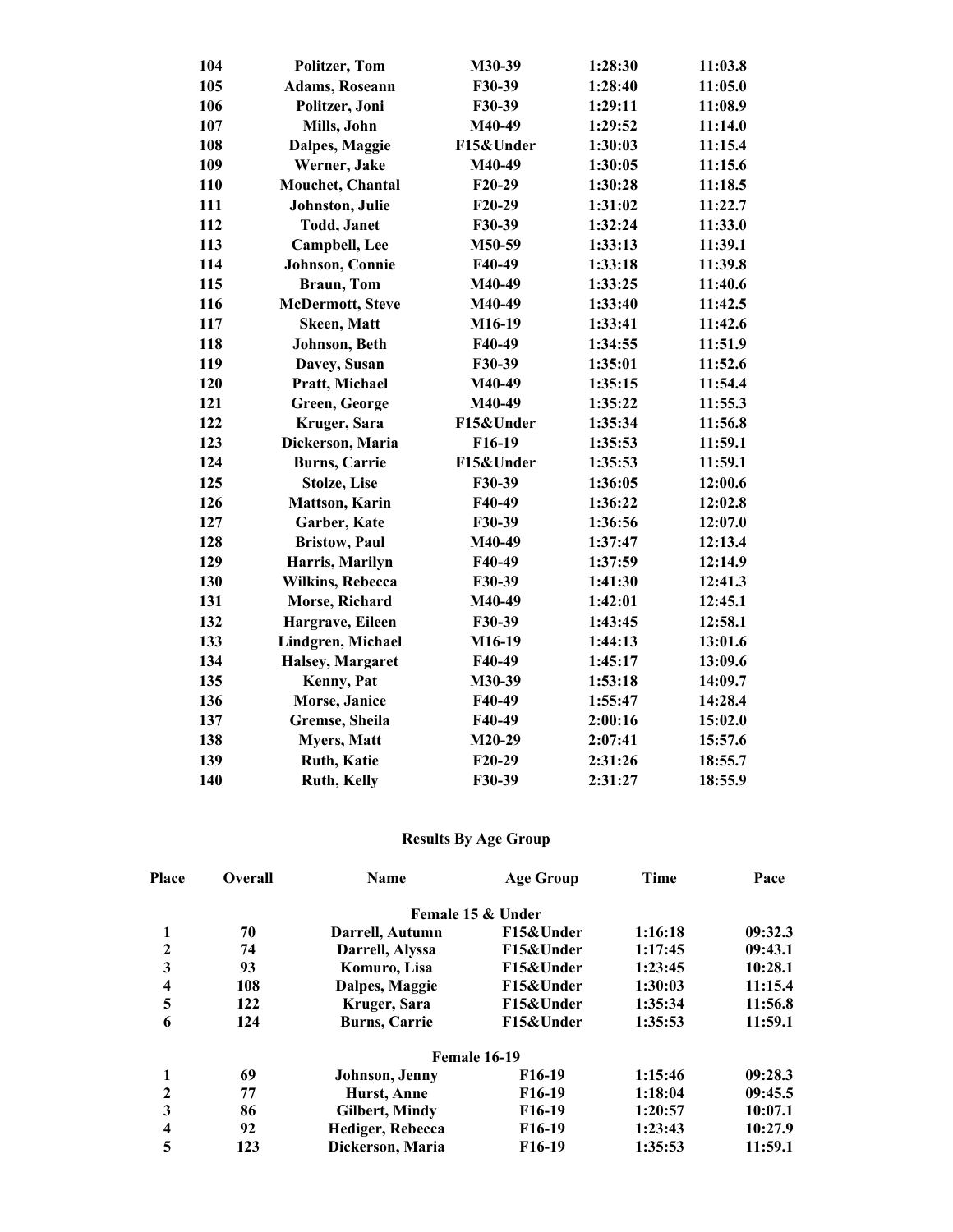|                         |                         | Female 20-29               |               |         |         |
|-------------------------|-------------------------|----------------------------|---------------|---------|---------|
| 1                       | 44                      | <b>Brasher, Christi</b>    | $F20-29$      | 1:10:32 | 08:49.0 |
| $\mathbf{2}$            | 59                      | <b>Thompson, Christine</b> | F20-29        | 1:12:57 | 09:07.1 |
| 3                       | 79                      | Jones, Erica               | F20-29        | 1:18:45 | 09:50.6 |
| $\overline{\mathbf{4}}$ | 85                      | Barber, Tara               | F20-29        | 1:20:56 | 10:07.0 |
| 5                       | 88                      | <b>Bollman, Marianne</b>   | F20-29        | 1:21:59 | 10:14.9 |
| 6                       | 89                      | Riemer, Marti              | $F20-29$      | 1:22:00 | 10:15.0 |
| $\overline{7}$          | 98                      | <b>Eckert, Heidi</b>       | $F20-29$      | 1:25:55 | 10:44.4 |
| 8                       | 110                     | Mouchet, Chantal           | $F20-29$      | 1:30:28 | 11:18.5 |
| 9                       | 111                     | Johnston, Julie            | F20-29        | 1:31:02 | 11:22.7 |
| 10                      | 139                     | <b>Ruth, Katie</b>         | F20-29        | 2:31:26 | 18:55.7 |
|                         |                         | Female 30-39               |               |         |         |
| 1                       | 31                      | <b>Behrends, Tracy</b>     | F30-39        | 1:07:08 | 08:23.5 |
| $\boldsymbol{2}$        | 48                      | Dyba, Ruth                 | F30-39        | 1:11:23 | 08:55.4 |
| 3                       | 81                      | <b>Travers, Jennifer</b>   | F30-39        | 1:19:35 | 09:56.9 |
| $\overline{\mathbf{4}}$ | 82                      | Michow, Linda              | F30-39        | 1:19:58 | 09:59.8 |
| 5                       | 94                      | Paige, Lisa                | F30-39        | 1:24:28 | 10:33.5 |
| 6                       | 97                      | <b>Cooney</b> , Sue        | <b>F30-39</b> | 1:25:39 | 10:42.4 |
| $\overline{7}$          | 100                     | Gardner, Chris             | F30-39        | 1:26:23 | 10:47.9 |
| 8                       | 105                     | <b>Adams, Roseann</b>      | F30-39        | 1:28:40 | 11:05.0 |
| 9                       | 106                     | Politzer, Joni             | F30-39        | 1:29:11 | 11:08.9 |
| 10                      | 112                     | <b>Todd, Janet</b>         | F30-39        | 1:32:24 | 11:33.0 |
| 11                      | 119                     | Davey, Susan               | F30-39        | 1:35:01 | 11:52.6 |
| 12                      | 125                     | <b>Stolze, Lise</b>        | F30-39        | 1:36:05 | 12:00.6 |
| 13                      | 127                     | Garber, Kate               | F30-39        | 1:36:56 | 12:07.0 |
| 14                      | 130                     | <b>Wilkins, Rebecca</b>    | F30-39        | 1:41:30 | 12:41.3 |
| 15                      | 132                     | Hargrave, Eileen           | F30-39        | 1:43:45 | 12:58.1 |
| 16                      | 140                     | <b>Ruth, Kelly</b>         | F30-39        | 2:31:27 | 18:55.9 |
|                         |                         | Female 40-49               |               |         |         |
| $\mathbf{1}$            | 50                      | <b>Mills, Mary Anne</b>    | F40-49        | 1:11:25 | 08:55.6 |
| $\boldsymbol{2}$        | 102                     | Gilbert, Mary              | F40-49        | 1:26:52 | 10:51.5 |
| 3                       | 114                     | Johnson, Connie            | F40-49        | 1:33:18 | 11:39.8 |
| $\overline{\mathbf{4}}$ | 118                     | Johnson, Beth              | F40-49        | 1:34:55 | 11:51.9 |
| 5                       | 126                     | <b>Mattson, Karin</b>      | F40-49        | 1:36:22 | 12:02.8 |
| 6                       | 129                     | Harris, Marilyn            | F40-49        | 1:37:59 | 12:14.9 |
| $\overline{7}$          | 134                     | Halsey, Margaret           | F40-49        | 1:45:17 | 13:09.6 |
| 8                       | 136                     | <b>Morse</b> , Janice      | F40-49        | 1:55:47 | 14:28.4 |
| $\boldsymbol{9}$        | 137                     | Gremse, Sheila             | F40-49        | 2:00:16 | 15:02.0 |
|                         |                         | Male 15 & Under            |               |         |         |
| $\mathbf{1}$            | 39                      | <b>Ricklefs</b> , Joel     | M15&Under     | 1:09:37 | 08:42.1 |
| $\mathbf{2}$            | 84                      | Porter, JC                 | M15&Under     | 1:20:28 | 10:03.5 |
|                         |                         |                            |               |         |         |
|                         |                         | <b>Male 16-19</b>          |               |         |         |
| 1                       | $\overline{\mathbf{4}}$ | Coffin, Sparky             | M16-19        | 53:40.0 | 06:42.5 |
| $\mathbf{2}$            | 5                       | Jacquin, Chris             | M16-19        | 0:55:20 | 06:55.0 |
| 3                       | 17                      | Hediger, Ryan              | M16-19        | 1:02:33 | 07:49.1 |
| $\overline{\mathbf{4}}$ | 29                      | Root, Cory                 | M16-19        | 1:06:13 | 08:16.6 |
| 5                       | 41                      | <b>McCalmont</b> , Matt    | M16-19        | 1:10:14 | 08:46.8 |
| 6                       | 52                      | Dorais, Eric               | M16-19        | 1:12:04 | 09:00.5 |
| $\overline{7}$          | 67                      | <b>Briggs, Austin</b>      | M16-19        | 1:15:05 | 09:23.1 |
| $\bf{8}$                | 103                     | Malara, Brandon            | M16-19        | 1:27:35 | 10:56.9 |
| $\boldsymbol{9}$        | 117                     | <b>Skeen, Matt</b>         | M16-19        | 1:33:41 | 11:42.6 |
| 10                      | 133                     | Lindgren, Michael          | M16-19        | 1:44:13 | 13:01.6 |
|                         |                         | <b>Male 20-29</b>          |               |         |         |
| 1                       | 6                       | Jernigan, Chuck            | $M20-29$      | 0:55:55 | 06:59.4 |
| $\overline{2}$          | 8                       | Pope, Michael              | $M20-29$      | 0:59:07 | 07:23.4 |
| 3                       | 10                      | Morgenstern, Eric          | $M20-29$      | 1:00:09 | 07:31.1 |
| 4                       | 11                      | Solof, Erik                | M20-29        | 1:00:13 | 07:31.6 |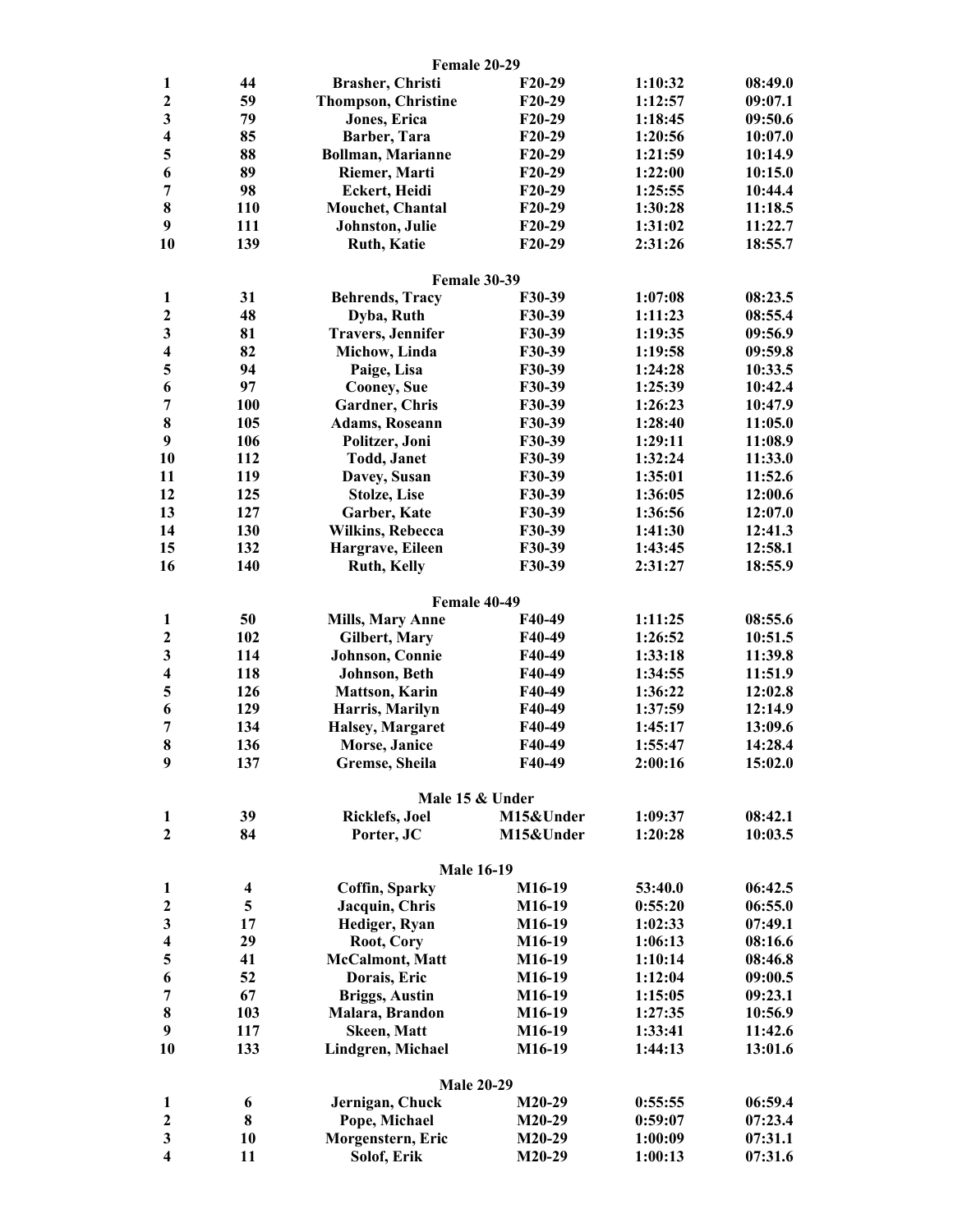| 5                       | 12               | <b>Poulet, Chris</b>      | $M20-29$ | 1:00:45 | 07:35.6 |
|-------------------------|------------------|---------------------------|----------|---------|---------|
| 6                       | 14               | Zubal, Karol              | $M20-29$ | 1:01:24 | 07:40.5 |
| 7                       | 19               | <b>Cahill, Tom</b>        | $M20-29$ | 1:02:50 | 07:51.3 |
| 8                       | 30               | Coffin, Trip              | $M20-29$ | 1:06:57 | 08:22.1 |
| 9                       | 60               | <b>Conklin, Bob</b>       | $M20-29$ | 1:13:25 | 09:10.6 |
| 10                      | 76               | Grotenhuis, Karl          | $M20-29$ | 1:18:03 | 09:45.4 |
| 11                      | 78               | Wedul, Justan             | M20-29   | 1:18:44 | 09:50.5 |
| 12                      | 91               | Kobrine, Steven           | $M20-29$ | 1:22:46 | 10:20.8 |
| 13                      | 138              | <b>Myers, Matt</b>        | $M20-29$ | 2:07:41 | 15:57.6 |
|                         |                  |                           |          |         |         |
|                         |                  | <b>Male 30-39</b>         |          |         |         |
| 1                       | $\mathbf{1}$     | Ames, Andy                | M30-39   | 51:19.0 | 06:24.9 |
| $\mathbf{2}$            | $\boldsymbol{2}$ | <b>Elliott, Scott</b>     | M30-39   | 51:19.0 | 06:24.9 |
| $\overline{\mathbf{3}}$ | $\mathbf{3}$     | Larson, Sheldon           | M30-39   | 51:55.0 | 06:29.4 |
| $\overline{\mathbf{4}}$ | 7                | Wyzomirski, Dominic       | M30-39   | 0:57:15 | 07:09.4 |
| 5                       | $\boldsymbol{9}$ | Wyckoff, Will             | M30-39   | 0:59:49 | 07:28.6 |
| 6                       | 13               | <b>Kraut</b> , Thane      | M30-39   | 1:01:17 | 07:39.6 |
| $\overline{7}$          | 16               | Scott, Kevin              | M30-39   | 1:02:19 | 07:47.4 |
| $\bf 8$                 | 18               | Dreyer, Larry             | M30-39   | 1:02:41 | 07:50.1 |
| 9                       | 21               | Michelson, Rich           | M30-39   | 1:03:15 | 07:54.4 |
| 10                      | 23               | <b>Machemer</b> , Steve   | M30-39   | 1:04:04 | 08:00.5 |
| 11                      | 24               | Jensen, Jeff              | M30-39   | 1:04:52 | 08:06.5 |
| 12                      | 34               | <b>Gannon</b> , Bernie    | M30-39   | 1:08:17 | 08:32.1 |
| 13                      | 35               | <b>Skluzak, Cory</b>      | M30-39   | 1:08:34 | 08:34.3 |
| 14                      | 42               | Parsell, JR               | M30-39   | 1:10:27 | 08:48.4 |
| 15                      | 46               | Zschetzsche, Michael      | M30-39   | 1:10:43 | 08:50.4 |
| 16                      | 47               | Guerrero, Gregory         | M30-39   | 1:11:16 | 08:54.5 |
| 17                      | 51               | Szymanski, Peter          | M30-39   | 1:12:01 | 09:00.1 |
| 18                      | 53               | Kelly, Jerry              | M30-39   | 1:12:05 | 09:00.6 |
| 19                      | 57               | <b>Wong, Corey</b>        | M30-39   | 1:12:50 | 09:06.3 |
| 20                      | 58               | Menace, Dennis D.         | M30-39   | 1:12:50 | 09:06.3 |
| 21                      | 61               | Spencer, John             | M30-39   | 1:13:39 | 09:12.4 |
| 22                      | 62               | Fledgamaker, Adam         | M30-39   | 1:13:44 | 09:13.0 |
| 23                      | 63               | Catalano, Carlos          | M30-39   | 1:14:16 | 09:17.0 |
| 24                      | 68               | Erikson, Todd             | M30-39   | 1:15:29 | 09:26.1 |
| 25                      | 73               | <b>Vincilette, Pete</b>   | M30-39   | 1:17:24 | 09:40.5 |
| 26                      | 75               | <b>Brugh, Mark</b>        | M30-39   | 1:17:58 | 09:44.7 |
| 27                      | 87               | Napp, Thomas              | M30-39   | 1:21:41 | 10:12.6 |
| 28                      | 90               | Le Van, Guy               | M30-39   | 1:22:25 | 10:18.1 |
| 29                      | 96               | Kirshbaum, Fred           | M30-39   | 1:25:38 | 10:42.3 |
| 30                      | 101              | Morris, Guy               | M30-39   | 1:26:51 | 10:51.4 |
| 31                      | 104              |                           | M30-39   |         | 11:03.8 |
|                         |                  | Politzer, Tom             |          | 1:28:30 |         |
| 32                      | 135              | Kenny, Pat                | M30-39   | 1:53:18 | 14:09.7 |
|                         |                  | <b>Male 40-49</b>         |          |         |         |
| 1                       | 15               | <b>Cullinane, Patrick</b> | M40-49   | 1:02:17 | 07:47.1 |
| $\boldsymbol{2}$        | 20               | Islan, Hampton            | M40-49   | 1:03:02 | 07:52.7 |
| $\overline{\mathbf{3}}$ | 22               | Scott, George             | M40-49   | 1:03:20 | 07:55.0 |
| $\overline{\mathbf{4}}$ | 25               | Sather, Chuck             | M40-49   | 1:05:23 | 08:10.4 |
| 5                       | 26               | Veges, Bob                | M40-49   | 1:05:29 | 08:11.1 |
| 6                       | 27               | Grendreau, John           | M40-49   | 1:06:03 | 08:15.4 |
| $\overline{7}$          | 28               | <b>Beaverson, Gary</b>    | M40-49   | 1:06:09 | 08:16.1 |
| 8                       | 32               | Hernandez, Patrick        | M40-49   | 1:07:36 | 08:27.0 |
| 9                       | 33               | <b>Claxton</b> , Brian    | M40-49   | 1:07:47 | 08:28.4 |
| 10                      |                  |                           |          |         |         |
|                         | 36               | Coleman, David            | M40-49   | 1:08:53 | 08:36.6 |
| 11                      | 37               | Cull, Scott               | M40-49   | 1:08:58 | 08:37.3 |
| 12                      | 38               | <b>McGuire</b> , Pat      | M40-49   | 1:09:34 | 08:41.8 |
| 13                      | 40               | <b>Beall, Howard</b>      | M40-49   | 1:09:54 | 08:44.2 |
| 14                      | 45               | Caprera, Dave             | M40-49   | 1:10:32 | 08:49.0 |
| 15                      | 49               | <b>Basnett, Terry</b>     | M40-49   | 1:11:24 | 08:55.5 |
| 16                      | 54               | Georges, Jean-Peirre      | M40-49   | 1:12:05 | 09:00.6 |
| 17                      | 55               | Smith, Lee                | M40-49   | 1:12:29 | 09:03.6 |